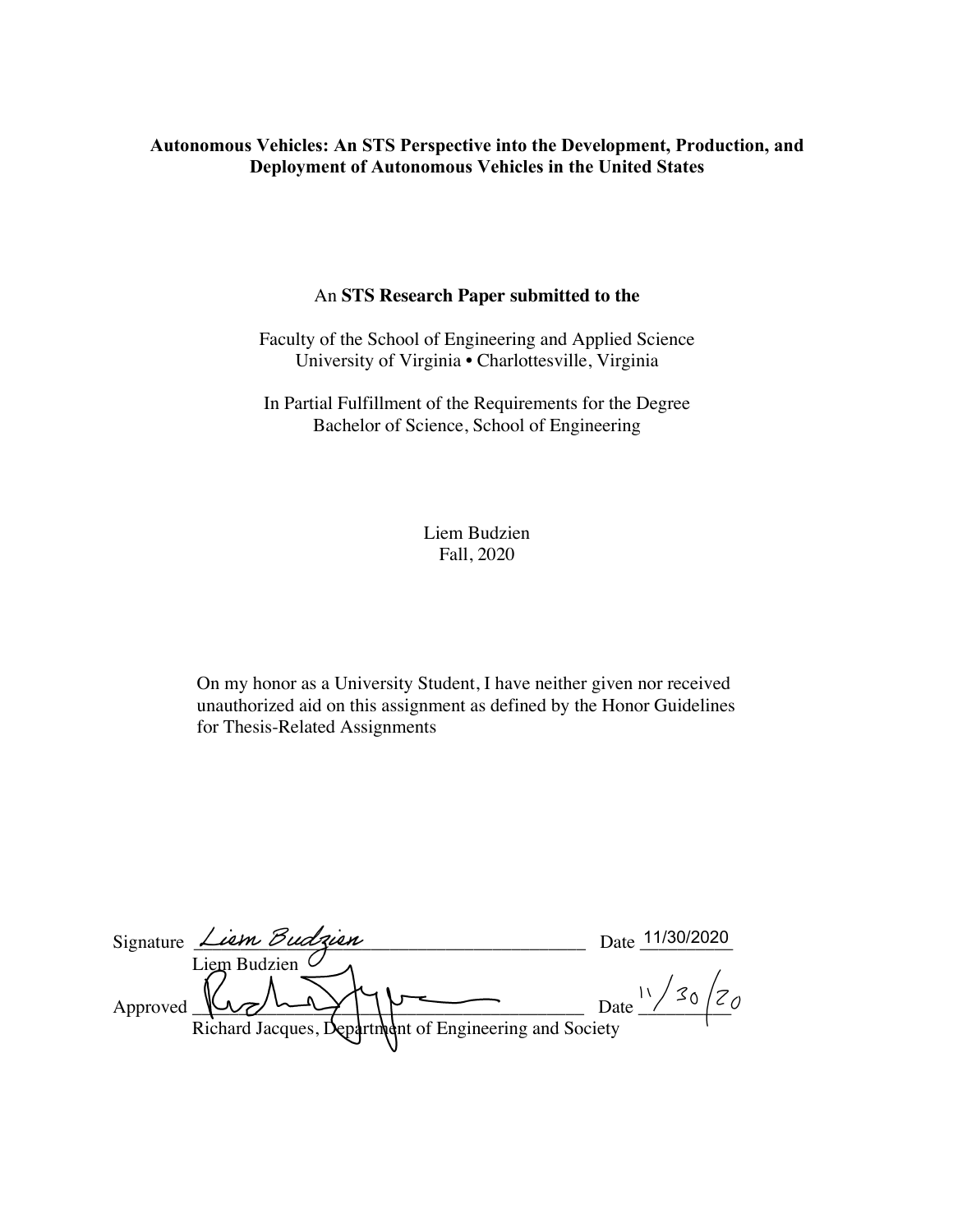## **Introduction**

For more than 100 years, technological revolutions have upended and reshaped the automotive industry- the Ford assembly line, the gasoline engine, and electrification. The next revolution is autonomy. First researched in the early 1900s, autonomous vehicles are vehicles equipped with technology to enable self-driving, that is, the ability to function without a person driving the vehicle. The development of autonomous vehicles (AVs) has accelerated within the past 10 years, and the technology has recently begun the transition from explorative research projects to the introduction of products available to the public (Bimbraw, 2015). Proponents of autonomous vehicles promise that the technology will revolutionize society—from providing mobility to populations such as the elderly and making everyday transportation safer.

Autonomous vehicles rely on a vast array of technologies to enable their functionality, using advanced sensors such as radar, lidar, and cameras. Paired with powerful computing resources and deep learning algorithms, autonomous vehicles attempt to understand and navigate the complex world around them. According to the Society of Automotive Engineers (SAE), there are five levels of autonomy. At Level 0, the driver performs all of the tasks regarding driving. By Level 5, the vehicle requires no input or action from passengers in order to operate in any driving situation (Lynberg, 2020). As the levels rise, the difficulty to advance increases exponentially. This is due to the complexity of the real world—when driving without intervention, edge cases and scenarios arise that are extremely difficult for algorithms to account for. However, once Level 5 autonomy has been reached and is commercially viable, autonomous vehicles are predicted to have wide-ranging impacts on society. Each year, on average 1.35 million people lose their lives in car accidents, with millions more injured (CDC, 2020). As self-driving cars become more prevalent, they are predicted to vastly reduce the number of accidents, as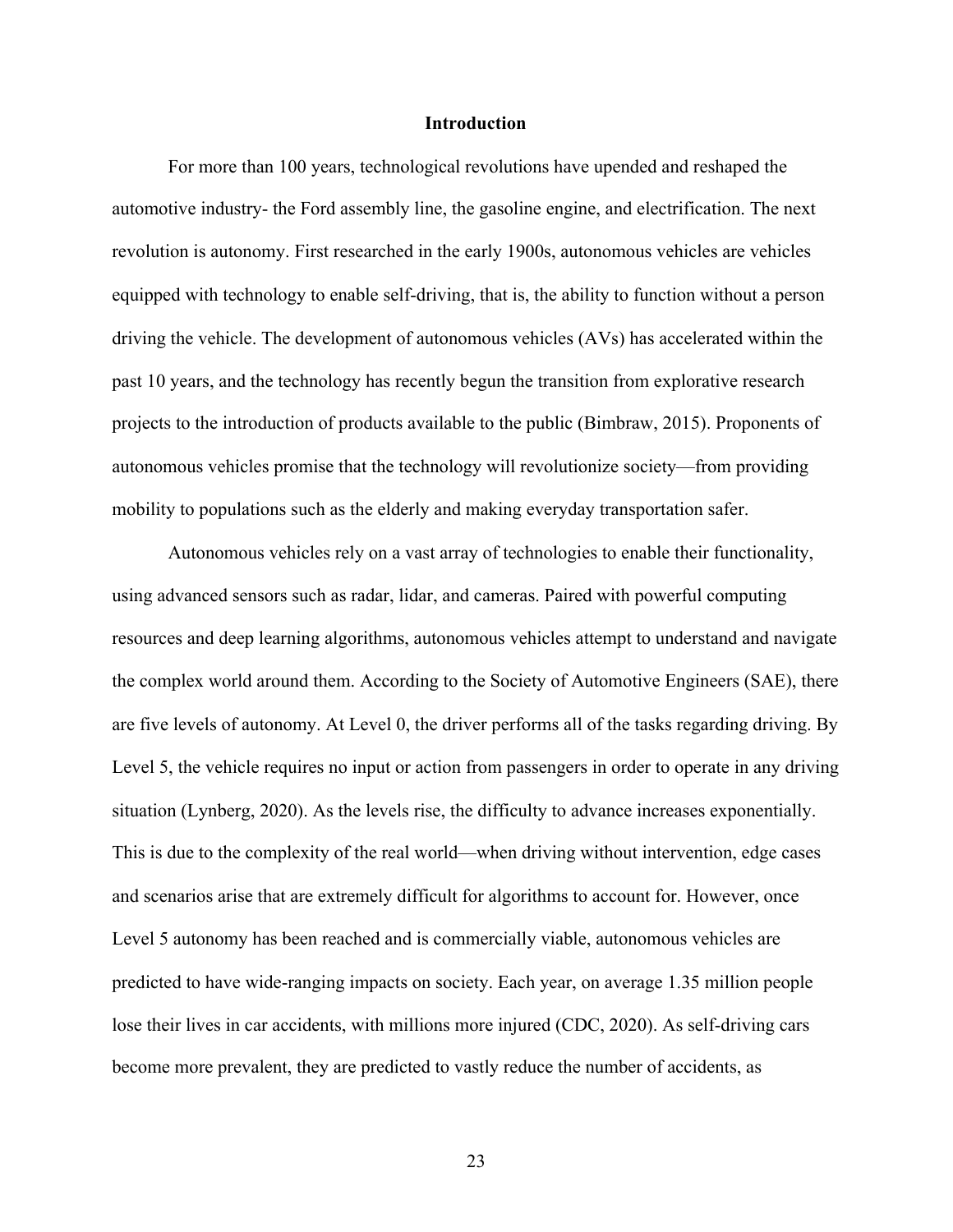autonomous vehicles drive much more carefully and less aggressively than human drivers. In addition, those in society with limited mobility, such as the elderly or people with disabilities, will have a greater ability to travel without assistance. On a macroeconomic scale, without the need to drive, productivity will rise as passengers can perform other tasks such as working or consuming entertainment during the times they would have previously driven. In theory, the increased productivity will boost economic growth or increase leisure time, resulting in improved quality-of-life.

While research in autonomous vehicles first began during the late 1900s, research and development has accelerated in recent years. Companies such as Waymo (owned by Google) and Cruise (owned by GM) have launched pilot programs this year in Phoenix and San Francisco, respectively, operating driverless cars in both cities (Hawkins, 2020). However, commercialization has been slower than initially expected by the industry. Costs have remained high, with essential sensors such as lidar, a laser sensor used to measure distance, costing upwards of 70 thousand dollars. Meanwhile, despite progress, deep learning algorithms and neural nets have not yet improved enough to offer 100% reliable self-driving vehicles. Most importantly, consumers simply don't trust computers with their lives yet—90% of Americans would not currently trust a self-driving vehicle to keep them safe (Wagner, 2015).

#### **A Sociotechnical Perspective**

While it remains an emerging technology in the computer science and engineering fields, autonomous vehicles also present many interesting social and political debates. From the beginning of their development to their eventual introduction into society, debates regarding their usefulness, effectiveness, and ability to transform society have continued. Furthermore, the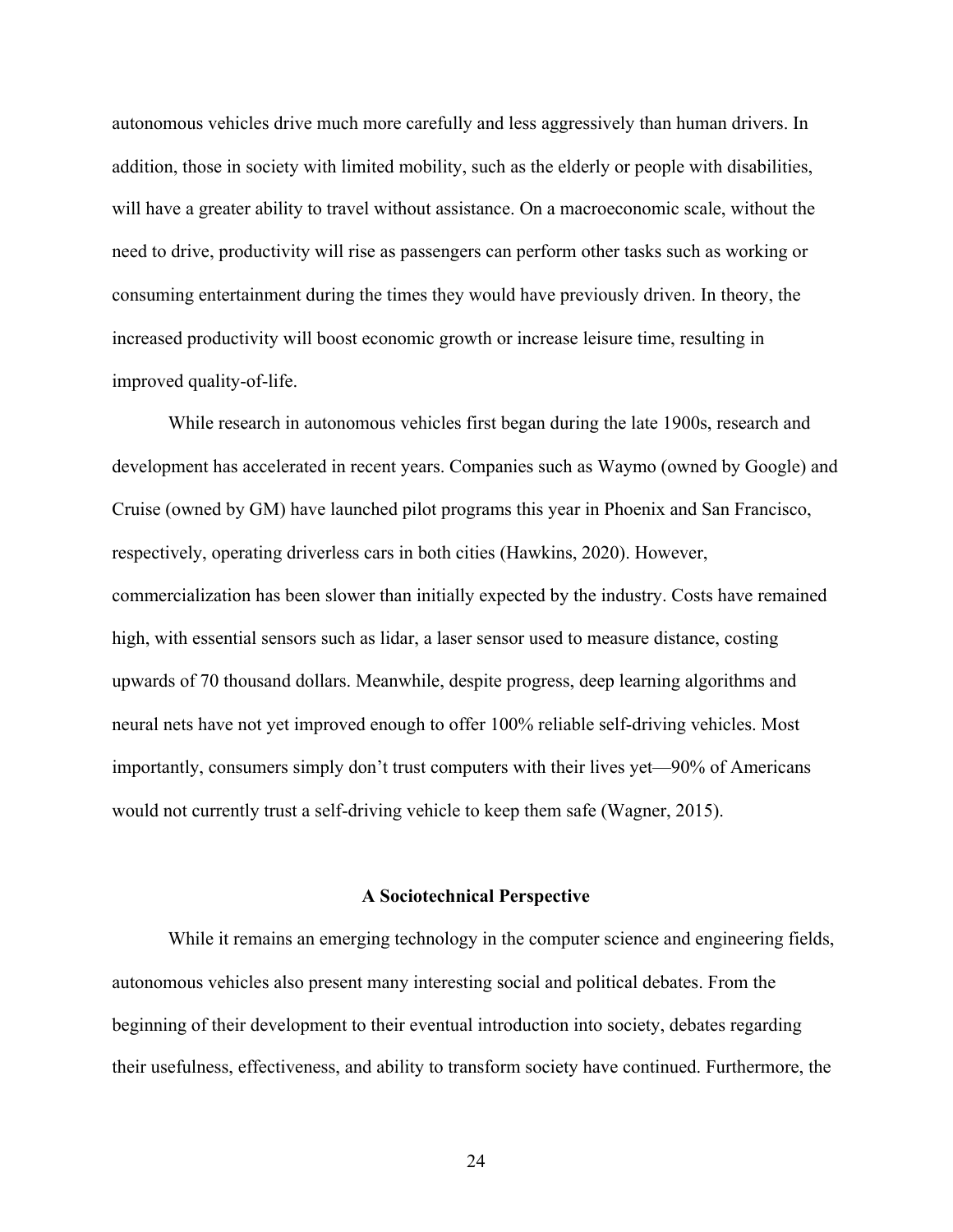development of this specific technology serves as an insight into the difference between how engineers and general members of society rationalize. In other words, autonomous vehicles serve as a vignette for positivist and constructivist models of thinking. Positivism is how many engineers think—knowledge and facts are generated in a scientific method. On the other hand, constructivism is a philosophy that knowledge and facts are also socially constructed—society determines the truths and knowledge it accepts. A sociotechnical analysis of autonomous vehicles leads to several questions: As autonomous vehicles were developed as a technology, how did the public initially react to their introduction? Why do users distrust the technology and what factors affect the level of trust, and finally, what will the future of autonomous vehicles be in our society?

In particular, in American society cars are viewed much differently than other modes of transportation. American car culture is well documented, with an emphasis on individuality, adventure, and freedom (Humes, 2016). Compared to other forms of transit, cars are much more personal. When you ride a bus or subway, the color, speed, or reliability aren't considered to the same extent as a car. In addition, regarding automation and technology, the public treats cars differently from other methods of transportation such as trains and airplanes, which have had automated elements for decades. Due to the pervasive nature of cars—present in our neighborhoods, on highways, and urban centers, people who don't drive cars are still affected by any changes in how they function. Thus, non-users, such as pedestrians and bicyclists, who will need to interact with autonomous vehicles on a daily basis, have held a significant impact on the development of the technology. As some consumers begin to utilize autonomous vehicles and travel on public roads and integrate within society, the non-users of the technology will be impacted as well, given that public roads are shared between all vehicles.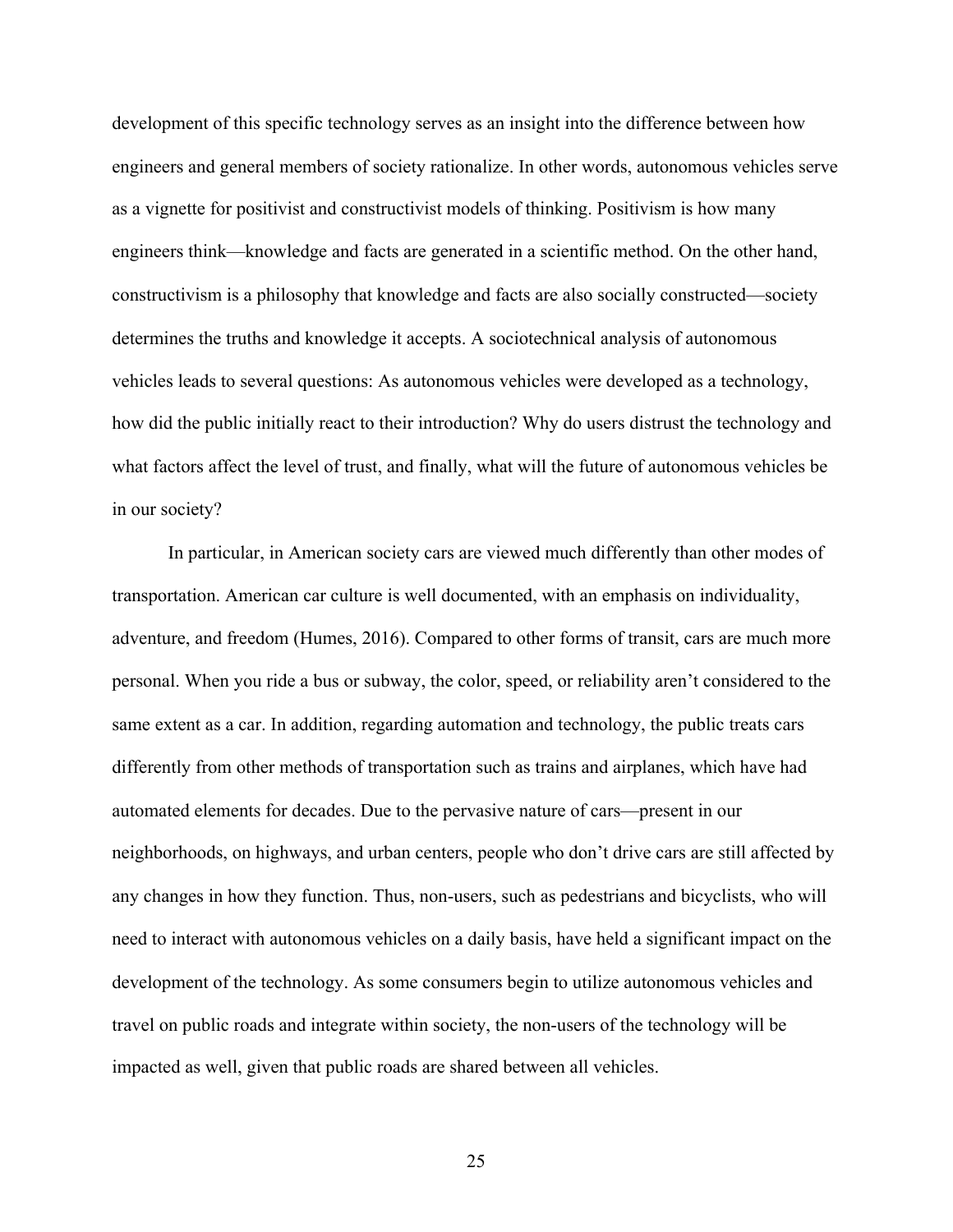As such, when approaching autonomous vehicle technology from a sociotechnical perspective, the impact of both users and non-users of the technology must be examined. As autonomous vehicles are developed, the key to the success of the technology is trust. The development of autonomous vehicles is dictated by several parties. There are numerous companies, ranging from startups to established corporations that have invested billions of dollars into the technology. In addition, the integration of such technology into society is regulated by various governmental entities, tasked with ensuring safety and security before autonomous vehicles are approved for public use (Bimbraw, 2015). Finally, the eventual success of the technology will be dictated by consumers. Autonomous vehicles are primarily marketed as a consumer product, packaged with cars and trucks. Comprising a portion of the transportation system, autonomous vehicles share the roadways with standard cars, bicyclists, and pedestrians. Due to their wide-ranging sociotechnical network and impacts of the technology, autonomous vehicles must be studied.

#### **STS Frameworks**

To better understand the key questions regarding autonomous vehicles, several different STS frameworks can be used as a lens to analyze emerging technology. Through STS frameworks, complex technological and sociological developments can be analyzed using a variety of established principles regarding the nature of technological developments within society. Most importantly, these frameworks enable technical topics and problems to be viewed as an element of society, rather than within a vacuum of pure science and engineering. This methodology applies to the development of autonomous vehicles, as a pure engineering analysis misses many of the important complexities and nuances of the technology due to the intertwining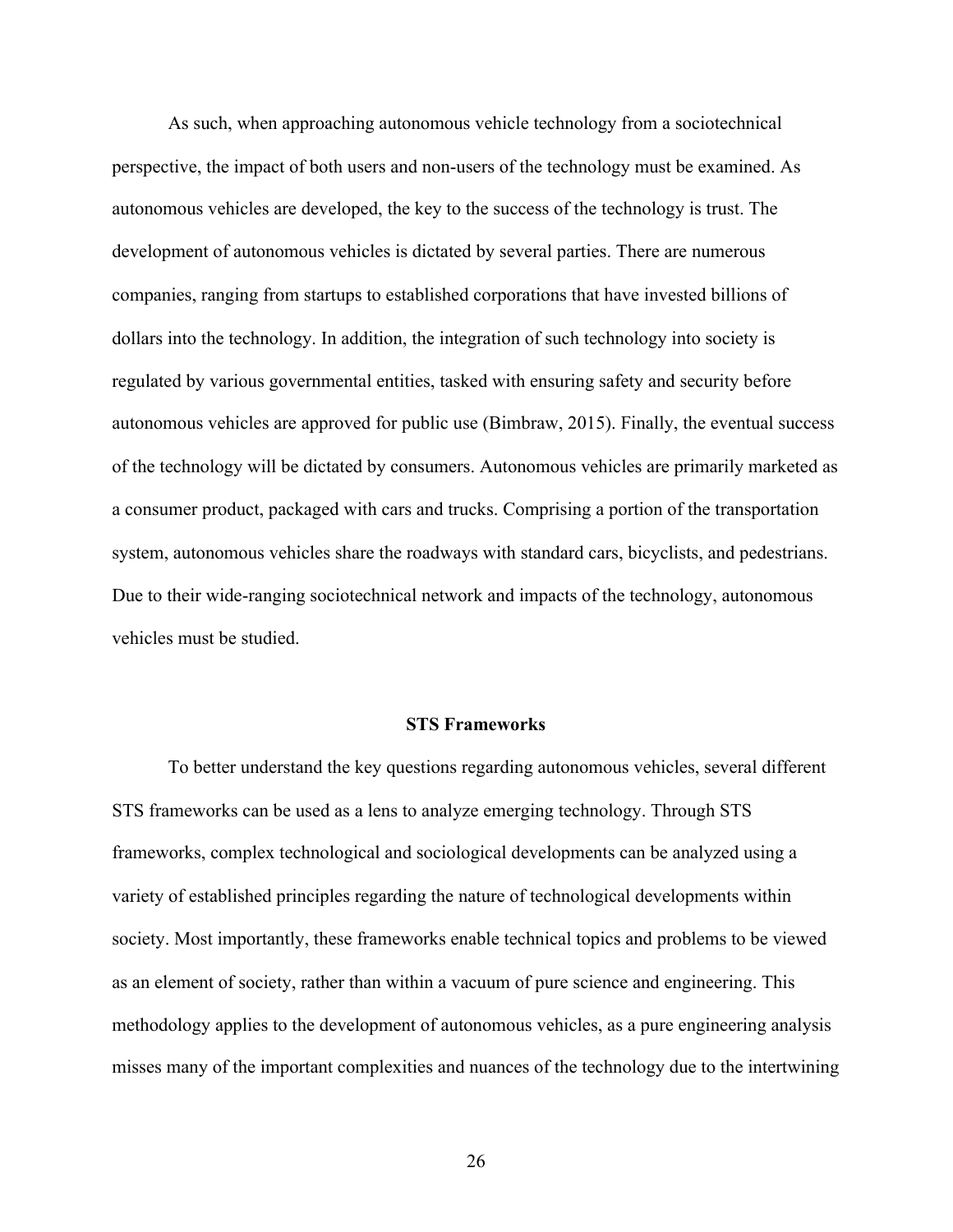of the technology with society. All technology is woven in the fabric of society, thus, sociotechnical frameworks must be used to more deeply understand the issues.

## *Large Technological Systems*

The first framework applied to autonomous vehicles is the Evolution of Large Technological Systems, a theory articulated by Thomas Hughes. Technological systems are complex networks composed of both physical and nonphysical components. For autonomous vehicle research, components of the technological system can include weather/road conditions (physical) and the regulatory environment (nonphysical). These systems also evolve over time, changing in structure and composition. Instead of a linear development path from research to integration within society, autonomous vehicles comprise a vast network with many components affecting the eventual outcome. Viewing the technology through this framework allows for individual components and pieces within the network to be analyzed, enabling a more detailed and specific analysis.

Within the sociotechnical system of autonomous vehicle research, the most visible subsystem is the engineering research and development of the technology. Contributing to the evolution of the technology is a wide array of automotive companies, component suppliers, and research-focused firms. Early entrants into the field were traditional automotive companies such as General Motors (GM), which as early as 1939 introduced a 'self-driving' vehicle controlled by electromagnetic waves from signals embedded into the roadway (Lienert, 2019). Later, in 1977, the University of Tsukuba's Mechanical Engineering Lab in Japan developed the first self-driving vehicle using cameras (Lienert, 2019). While both prototypes were functional in controlled environments at limited speed, between the limitations and cost of production the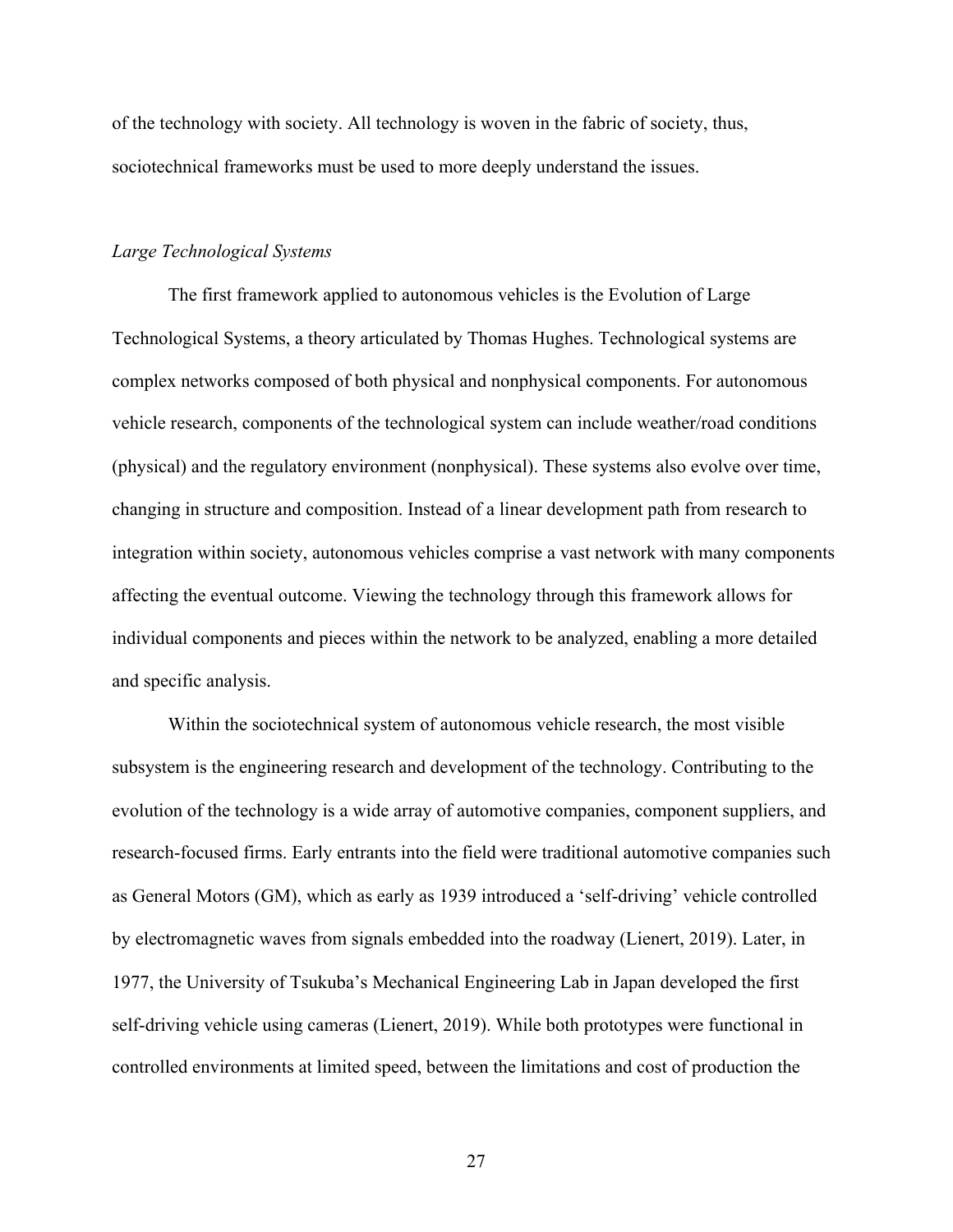technology faltered. In the late 20th century, a parallel development occurred within the network—the rise of personal computers. Following Moore's Law, a famous principle by the co-founder of Intel, the number of transistors doubled roughly every two years, exponentially increasing computing power (Waldrop, 2016). The rapid development and improvements in computers laid the foundation for future iterations of autonomous vehicles. The semiconductor and personal computing fueled the development of Silicon Valley and the new age of high-technology companies.

During this time, as commercial ventures of autonomous vehicles faltered, research institutions led the forward progress within the field. In the late 1990's Carnegie Mellon University produced a self-driving car prototype powered by a novel new development within the Computer Science field, an artificial neural network (Lienert, 2019). In the early 2000s, the United States government encouraged further research through the Defense Advanced Research Project Agency (DARPA). Through the government program, an American university—Stanford, won accolades with its implementation of artificial intelligence to power autonomous vehicle technology (Lienert, 2019). Fast forward to present times, autonomous vehicle research returned to the private sector, with leaders in the field owned by companies such as Google, General Motors, and private venture firms. Connected to each firm is a vast network of suppliers, such as Velodyne, a component manufacturer of Lidar sensors. Lidar uses lasers to measure the distance of objects in real-time, as far as 200 meters. Roughly 10 years ago, these sensors cost upwards of \$100 thousand—today they cost between \$500 to \$1500 (Halterman & Bruch, 2010). Processing the information output by the sensors are supercomputers, manufactured by companies such as Nvidia and Tesla, producing chips capable of up to 144 trillion operations per second.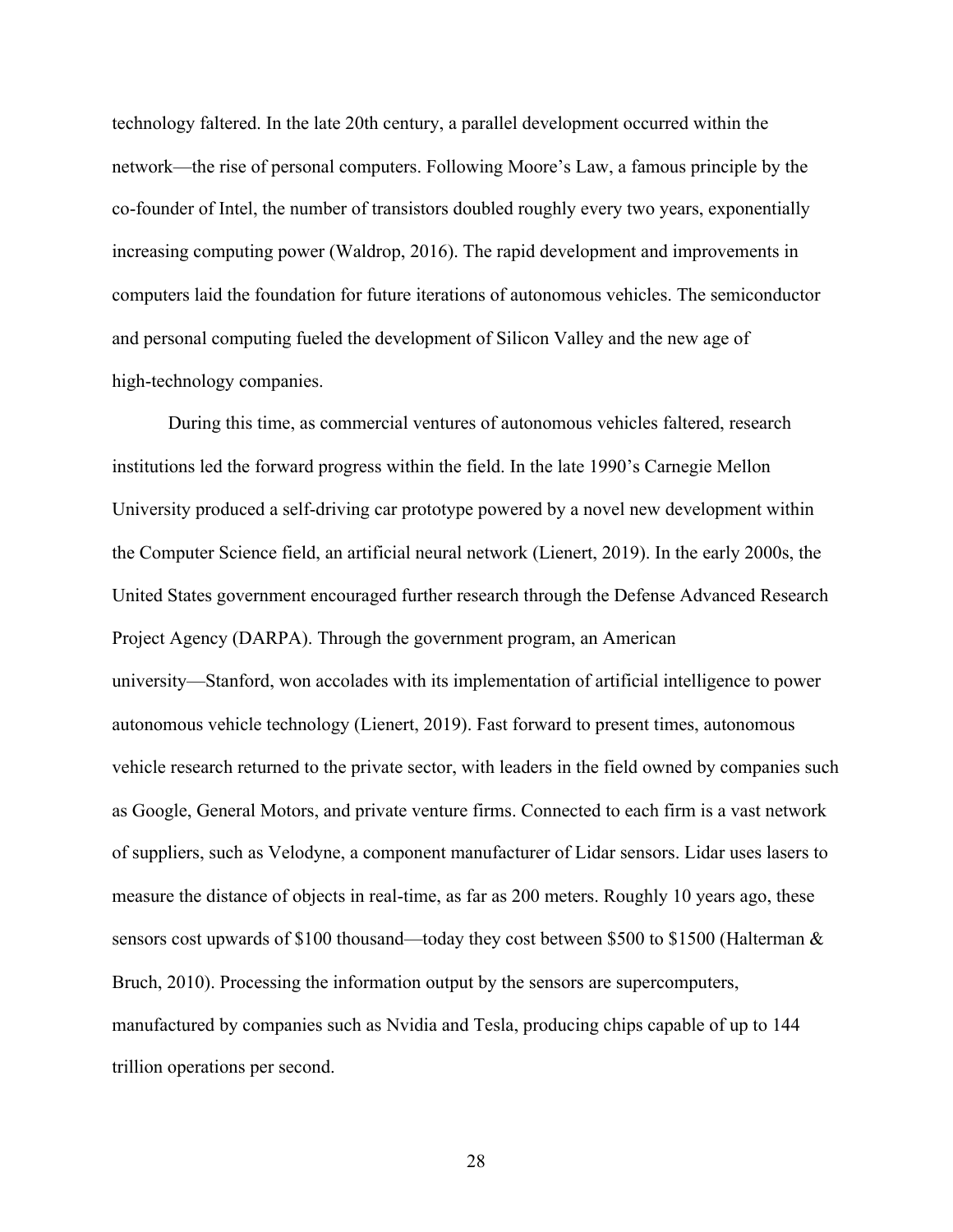Outside of the engineering research and development subsystem, a network of government institutions and social constructs have also influenced the development of autonomous vehicle technology. Through funding and regulation, governments and regulators influence the ability of autonomous vehicles to integrate within society. For any autonomous vehicle technology to become widely adopted, government approval must be earned. Rules and regulations regarding transportation can help promote the development of autonomous vehicles, or outright prohibit their use. In the past, private firms and public institutions have collaborated with the government, such as joint ventures with DARPA or the creation of self-driving corridors, portions of public roads where driverless cars are legally able to be driven. Over the past 100 years, each element of the sociotechnical network has influenced the direction of the technology. Without government research funding, the rapid improvements in semiconductors, or even the rise of Silicon Valley and high-tech firms, autonomous vehicle technology would not exist as it is today.

#### *Users as Agents of Technological Change*

An additional relevant framework for autonomous vehicle technology is the Social Construction of Technology (SCOT), in which users are the agents of technological change. In other words, the interpretation and reaction social groups have toward a technology shape how it develops (Kline et al., 1996). When introducing a novel technology into society, the way in which prospective or current users react influences the development and eventually the success or failure. This is useful when analyzing the development of autonomous vehicles, as the social acceptance of such technology—both believing the technology is an improvement over current standards and trusting in the technology—determines whether it is adopted or disregarded.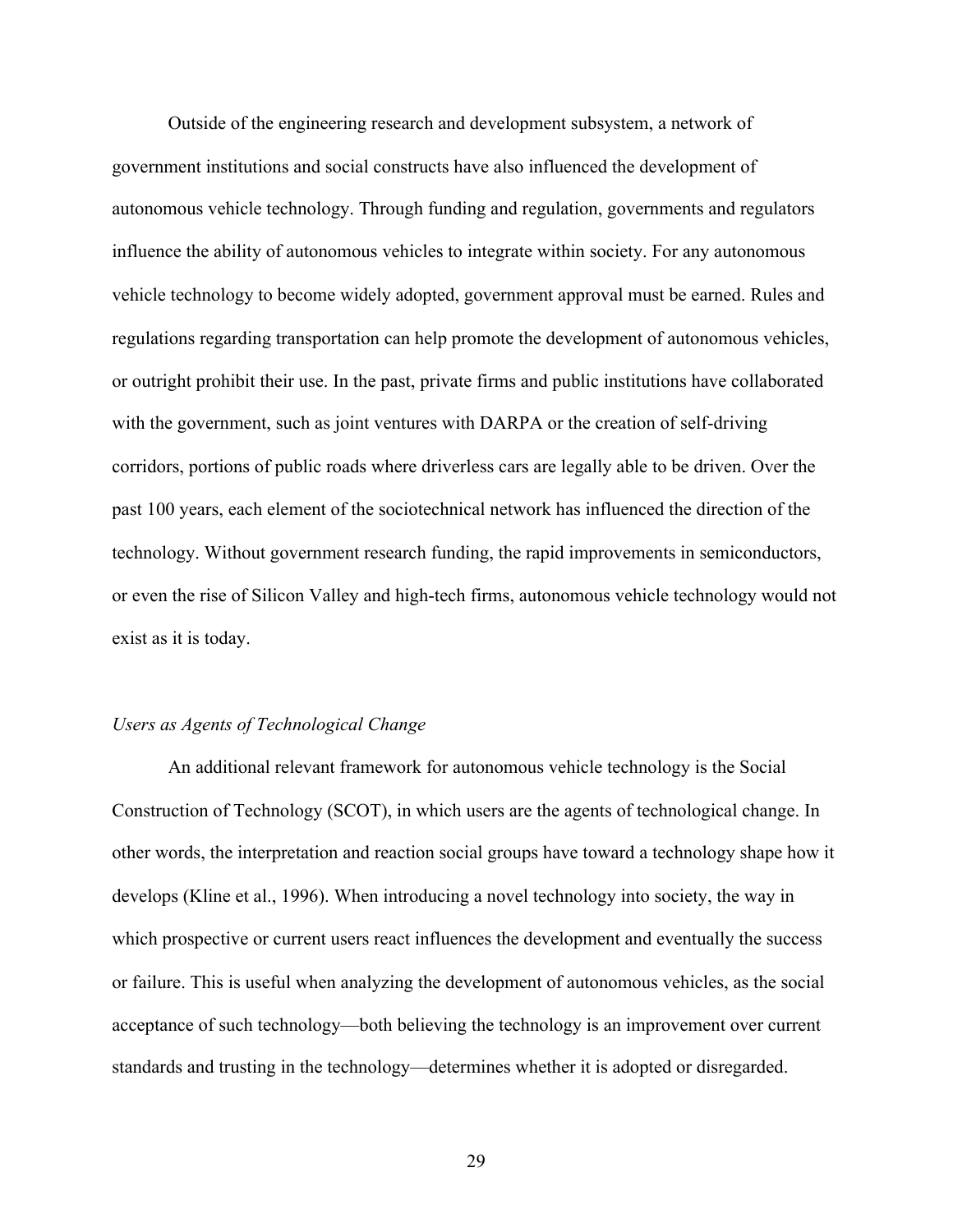Since automobiles were first introduced, they have grown to become symbolic of personal freedom (D'Costa, 2016). From traversing sandy dunes to traveling between cities, driving a car is not seen as a passive activity, instead, individuals view driving as enabling individualistic freedoms, the pursuit of happiness, and simply fun. Whether it's luxury, adventure, or performance, driving is currently accepted to be an active activity. Thus, a challenge posed to autonomous vehicles is the need to change the notion and gain acceptance for driving to become a passive activity. Furthermore, transferring control from users to autonomous vehicles has created challenges, particularly in trust. As users have reacted to autonomous vehicles technology development, their reactions to the technology have worked as an agent of change.

Because cars and driving represent freedom to many people, the introduction of autonomous vehicles threatens that ideology. This fundamental change in how cars are viewed is a challenge for autonomous vehicles to overcome. Thus, because users have traditionally viewed driving as an active activity, this has changed the way in which the technology has been introduced into consumer markets. While the computers and algorithms powering the vehicle are wholly contained within the car, the current information and future decisions are displayed on screens for the occupants. This feature was not necessary for the product to function. However, through consumer demand, users showed a preference for systems that display additional information to build trust. In addition, the SCOT framework emphasizes the "interpretive flexibility" of social artifacts. In other words, this means that different users can view technology differently. For a busy middle-aged worker, an autonomous vehicle may mean additional productivity during their daily commute. For a transportation-limited elderly citizen, autonomous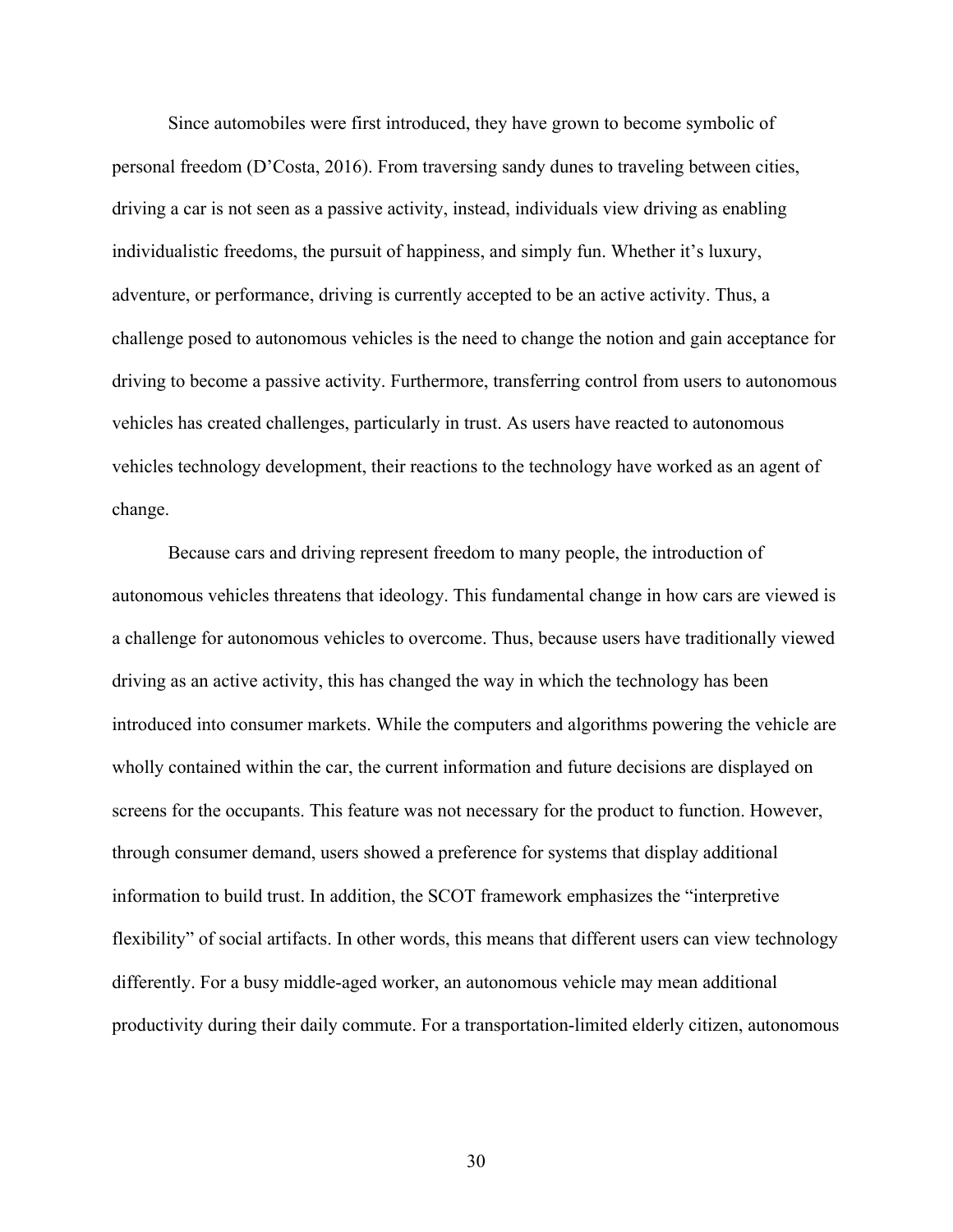vehicles may mean gaining independence back. As such, each social group of users exerts influence over a technology and shapes the development.

Over time, autonomous vehicles have adapted to respond to the various needs and views of different sociotechnical interpretations of the technology. The introduction of limited autonomous driving in luxury cars has responded to the demand for additional comfort and convenience of wealthy suburbanites who own cars, which autonomous taxi services have launched to democratize independence to mobility challenged populations such as the elderly. As the technology has become more prevalent within society, it has continually morphed into the specific needs demanded by users. Automatic emergency braking and adaptive cruise control were early applications of such technology. Once technology has responded to the users is it viewed as progress. In other words, autonomous vehicle technology in a vacuum as a feat of science and engineering is not true progress for society. Instead, only once the technology filled the needs of users such as comfort and safety were autonomous or semi-autonomous vehicles viewed as progress. Instead of an immediate introduction as a replacement for current cars and driving, autonomous technology has been slowly introduced as an aid or improvement to current solutions.

# *The Sociology of Science*

The Sociology of Science is the idea that scientific facts and information are socially constructed. That is, a scientific fact is accepted as truth due to the agreement between many different sociological components, from scientists to television networks (Jasanoff, 1992). The way scientific facts are interpreted and accepted by society is important and relevant to the study of autonomous vehicles. This is because while statistics show that self-driving vehicles are safer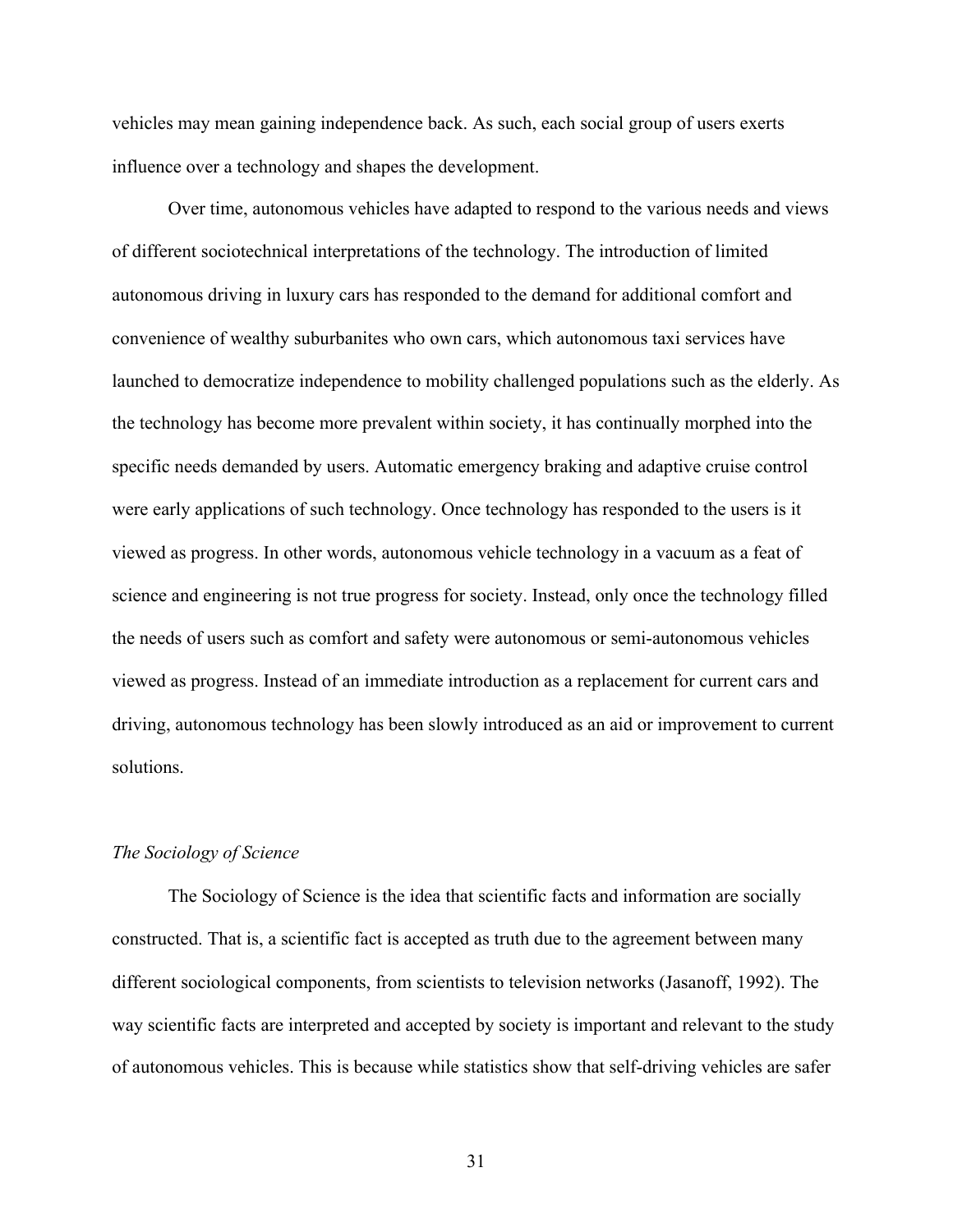on average than regular vehicles, getting into fewer accidents per mile of driving than human-driven cars, society as a whole doesn't trust the technology (Stewart, 2019). In fact, data released by Tesla regarding their 'Autopilot' feature showed that vehicles with no active autonomous technology got into accidents ~2.56 times as often. Tesla vehicles were involved in one accident for every 4.59 million miles driven on autopilot, while on manual driving an accident occured every 1.79 million miles (Tesla, 2020). In contrast to this data, surveys show that 90% of Americans distrust fully-autonomous driving technology's safety, despite the statistical evidence pointing to otherwise (Wagner, 2015). This comes down to the fact that safety is a socially constructed principle. Nothing is ever perfectly safe, but instead, society agrees on an acceptable level of risk.

For autonomous vehicles, it has become apparent that the acceptable level of risk is not the same as for human driving. 1.5 deaths per 100 million miles driven are accepted as safe enough for users, as this is the average rate of passenger deaths in motor vehicles, but for autonomous vehicles, that number is much lower (CDC, 2020). The reasoning for why society has reacted in this way to the technology can be found using the sociology of science (Lienert  $\&$ Caspani, 2019). The interpretive flexibility of accepted facts is influenced by political, cultural, and historical factors. What this means is mathematical statistics are not enough to convince society about the safety or efficacy of a technology. Instead, social institutions such as regulatory bodies, the media, and individuals collectively interpret the facts and make a decision regarding safety. Because the idea of control being taken away from drivers and placed in the hands of a computer goes directly against the longstanding cultural emphasis on the ability of individuals to make decisions, the threshold for which autonomous vehicles are deemed 'safe' is higher. Even though a 10% improvement in safety for autonomous vehicles over human drivers would result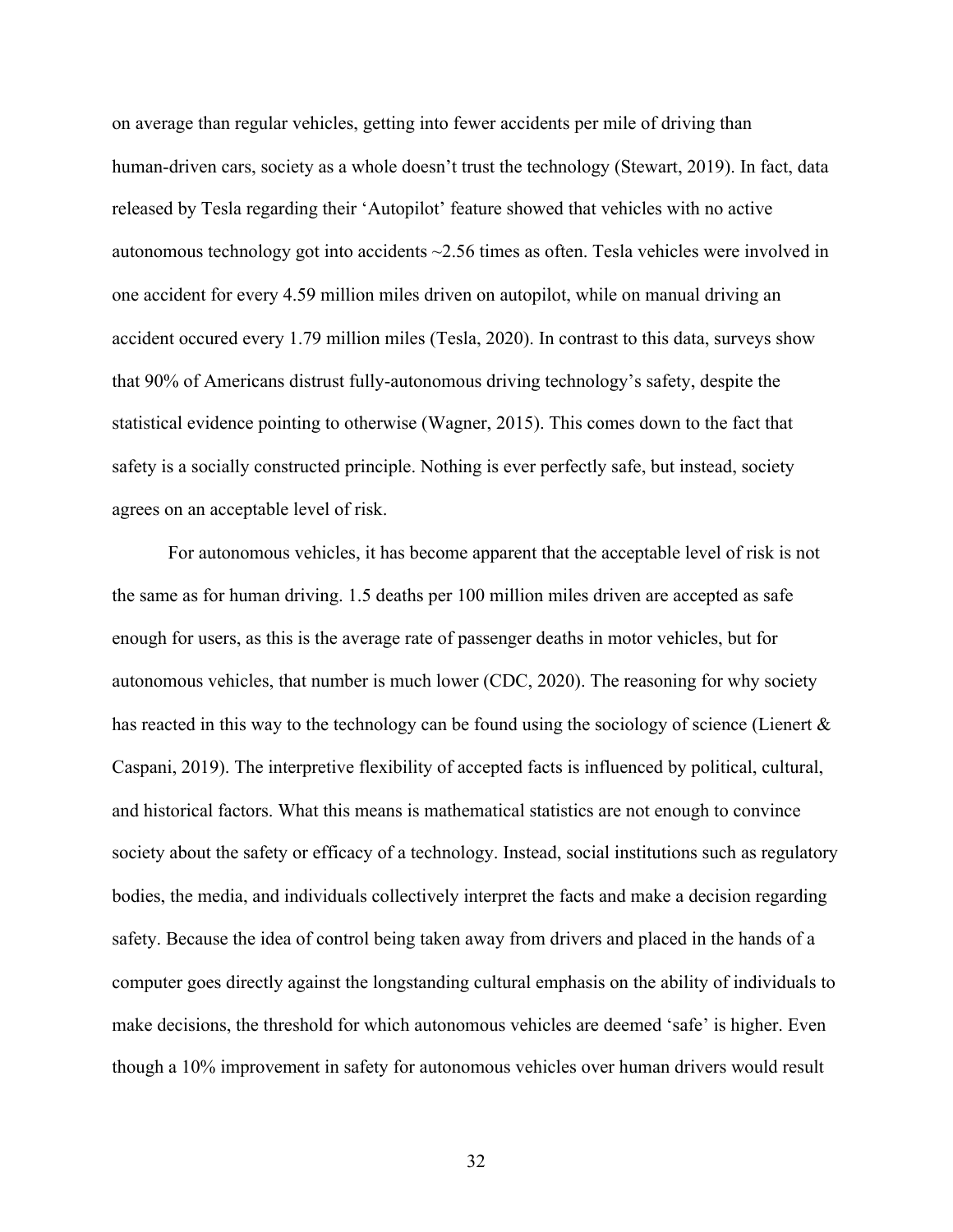in millions of lives saved from accidents over the long-term, the lack of trust prevents the technology from being introduced immediately.

Taking the ability of humans to make their own decisions away leads to skepticism—if an autonomous vehicle finds itself in a crucial decision, perhaps in the event of a crash, would it make the same decision as if the occupants had been driving? Despite causing fewer accidents on average than human-driven vehicles, are the situations in which a self-driving vehicle would fail be the same as if a human had been driving? This uncertainty is the root of why society views autonomous vehicle technology as less safe. Edge cases, such as driving in the snow with low visibility or unpaved roads, which autonomous vehicles struggle with, have proved an impediment in building trust. Unless autonomous technology is on par or better than humans in every possible scenario, society will not trust the society. Thus, the question remains: how can trust be built?





**Figure 1.** Autonomous Vehicles Leaderboard. Retrieved from Navigant Research, 2019.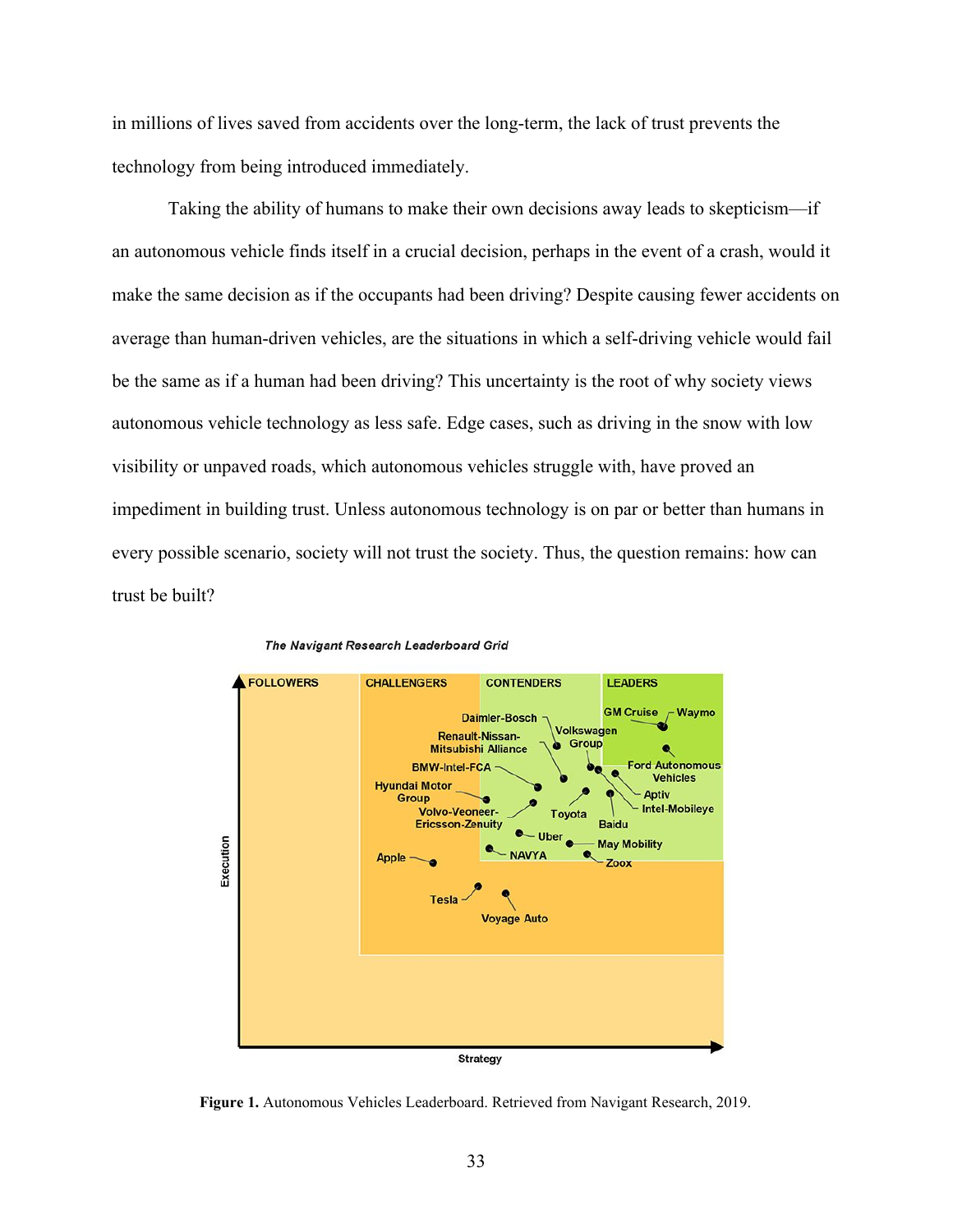

Which company do you trust the most to bring to market a self-driving car?

**Figure 2.** Self-driving Competitors Trust Survey. Retrieved from Autolist.com, 2019.

In order to build trust and become socially accepted as safe, autonomous vehicles must demonstrate themselves to be safer in dangerous situations. As automation has been slowly integrated into vehicles, through features such as automatic emergency braking and lane-keeping cruise control, trust is built by demonstrating the efficacy of the technology. When a vehicle applies the brakes without user control, it alerts the occupants, who internally compare the actions of the vehicle to the actions they would have personally taken. If the system acts in a similar or better way than the occupant would have reacted, trust is earned. The best example of building user trust in autonomous technology is the Autopilot product by Tesla. When autonomous features are activated, the vehicle displays exactly what it sees—the surrounding cars, the lane marking, and the path the vehicle will take. Employing audible and visual cues, Tesla's Autopilot is the most trusted autonomous vehicle technology on the market (Taub, 2016). This validates the strategy of Tesla and the slow introduction of autonomous features to consumers. In an analysis of autonomous driving companies, Tesla ranked near the bottom for execution and strategy, as shown in Figure 1. However, this analysis primarily focused on the technical proficiency and engineering behind each system, without taking into account the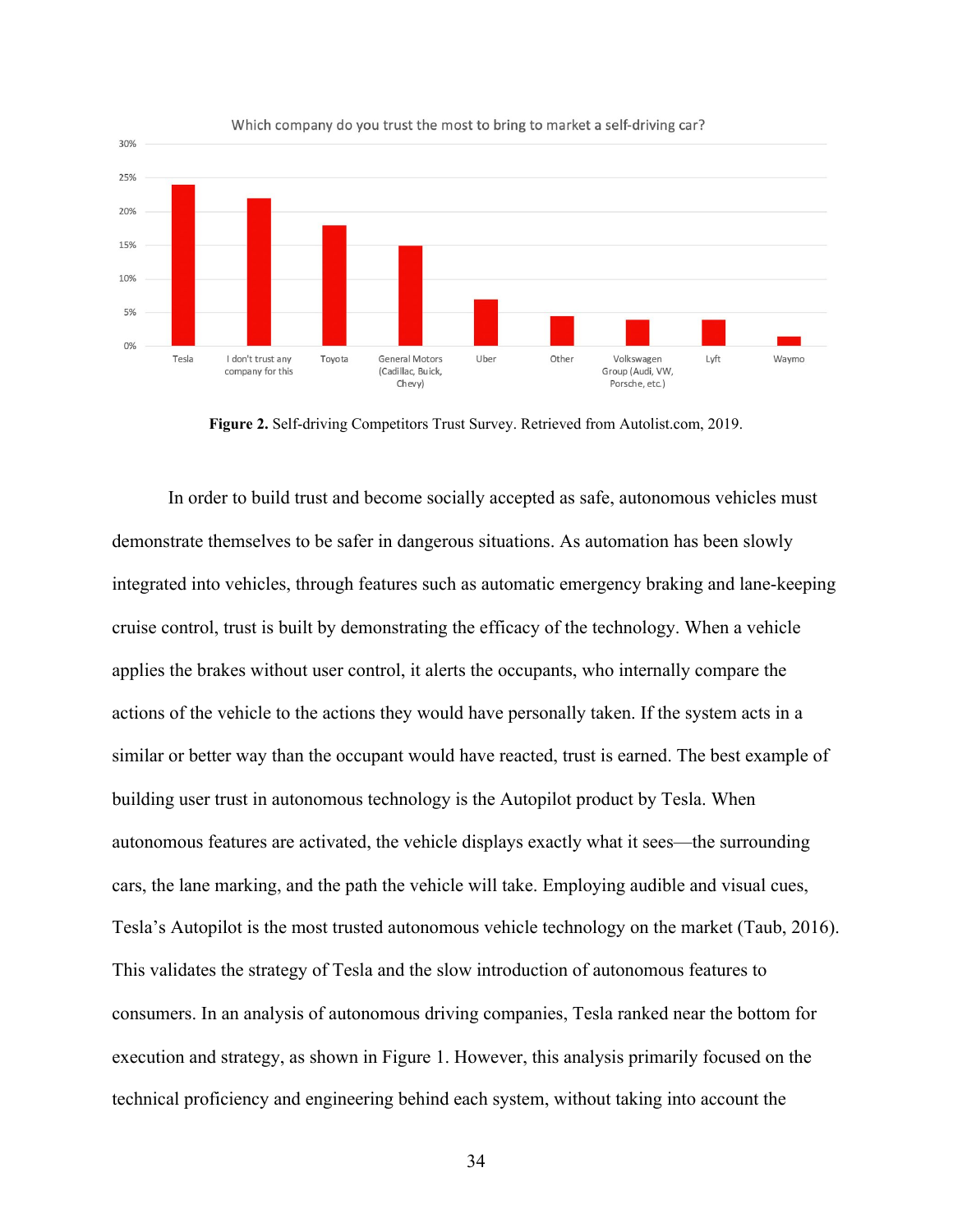strategy for introducing the technology to consumers. Thus, despite being identified as falling behind its competitors, Tesla earned the highest level of trust among its competitors regarding the use of its self-driving technology in an Autolist 2019 survey, shown in Figure 2. Meanwhile, Waymo, the most technically proficient autonomous vehicle system, is the least trusted by consumers. This is due to their strategy of withholding the introduction of their product until the system is able to attain Level 5, or fully self-driving, ability. Thus, to build trust, autonomous vehicles must provide points of comparison and reference for occupants—trust and acceptance of safety isn't given, but earned over time through a careful introduction of features.

# *Users and Non-Users*

Users and Non-Users is the principle of how people influence socio-technological change. Users and non-users of a technology exert influence over its development, including design, implementation, and widespread use (Oudshoorn et al., 2003). For autonomous vehicles, it is particularly important to study the non-users—the skeptics, disinterested, and indirect users of the technology. Non-users exert tremendous influence, as autonomous vehicles are dictated by regulation, legislation, and the acceptance of the technology into the public. Vehicles share roads with pedestrians, bicyclists, and construction workers, all of whom are non-users. As any new technology not yet widely introduced to the market has few users, the non-users of technology create the largest impact early in a technology's development.

For autonomous vehicles, a particularly influential group of non-users are regulatory boards and oversight committees. In order for any vehicle to operate on public roads and be sole to consumers, regulators must approve the vehicle. For autonomous vehicles, regulatory bodies must be convinced of the safety and efficacy of such technology in order to gain access to the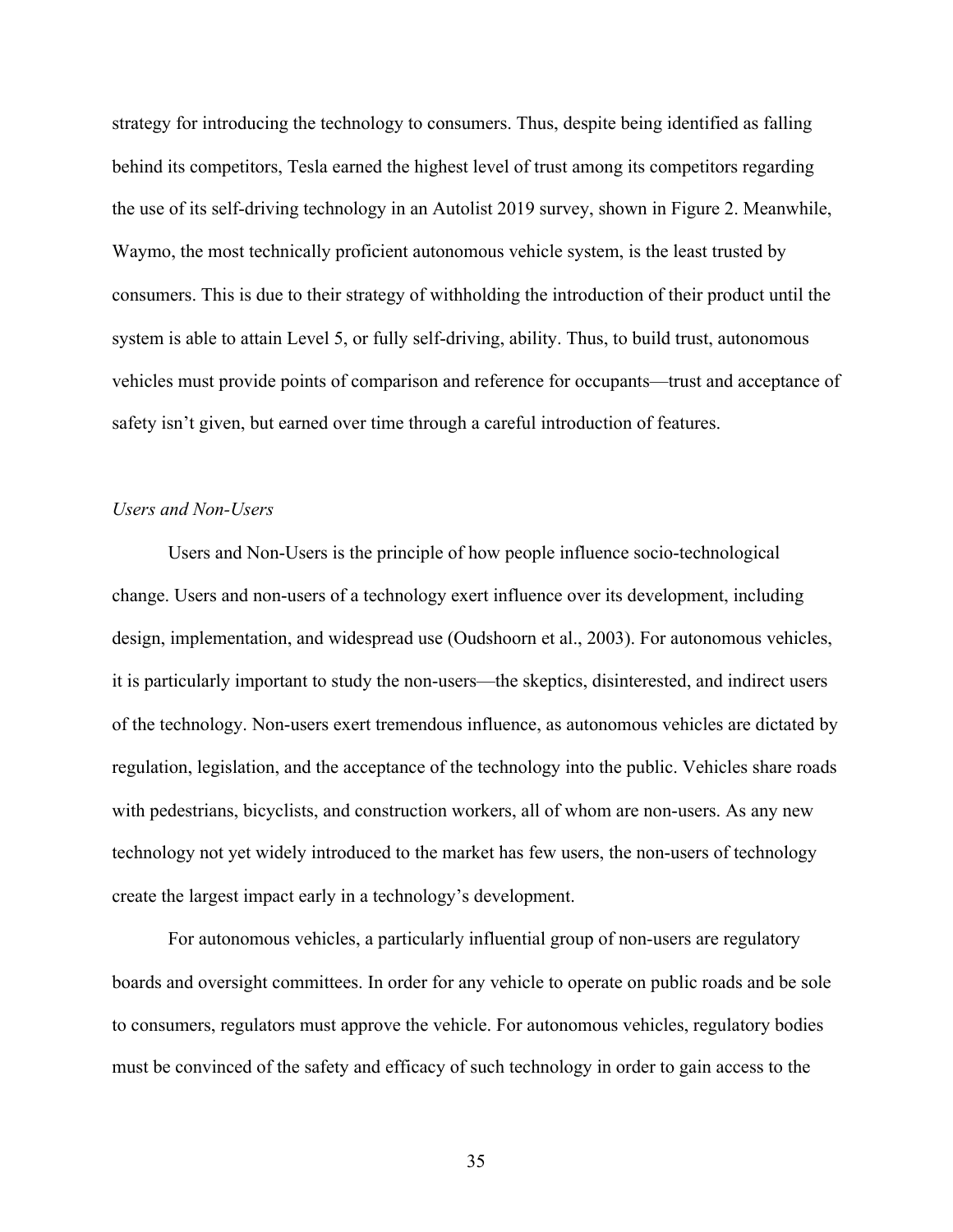market. When making regulatory decisions, non-users of any technology must also be considered. In addition to user safety of autonomous vehicles, externalities need to be considered, such as the impact on other drivers and pedestrians. Autonomous vehicles do not operate in a sanitized environment—they must be developed to account for irrational human drivers, pedestrians running into the road, or extreme weather conditions. As such, because non-users comprise the majority of the interactions autonomous vehicles will encounter, they must be considered in the development of the technology. This can be seen in how cautious autonomous technology behaves. For example, autonomous vehicles strictly follow speed limits, road signs, and yield to pedestrians in all situations. This differs from the way most human drivers behave, where they tend to speed and drive more aggressively. So instead of imitating the behavior of real human drivers, the technology has been influenced by non-users to become more cautious and less aggressive.

For the future, autonomous vehicles must account for non-users as the technology is introduced into society. In addition to occupants trusting the safety and efficacy of autonomous vehicles, non-users must share the trust in order for the technology to succeed. While current partial implementations of the technology have found success, for fully autonomous vehicles to be successful, they must be able to handle every function a human operator is capable of without limitations. For this reason, many optimistic projections regarding the timeline of autonomous vehicles have fallen through—instead, a measured, careful approach towards development and integration will generate the best result.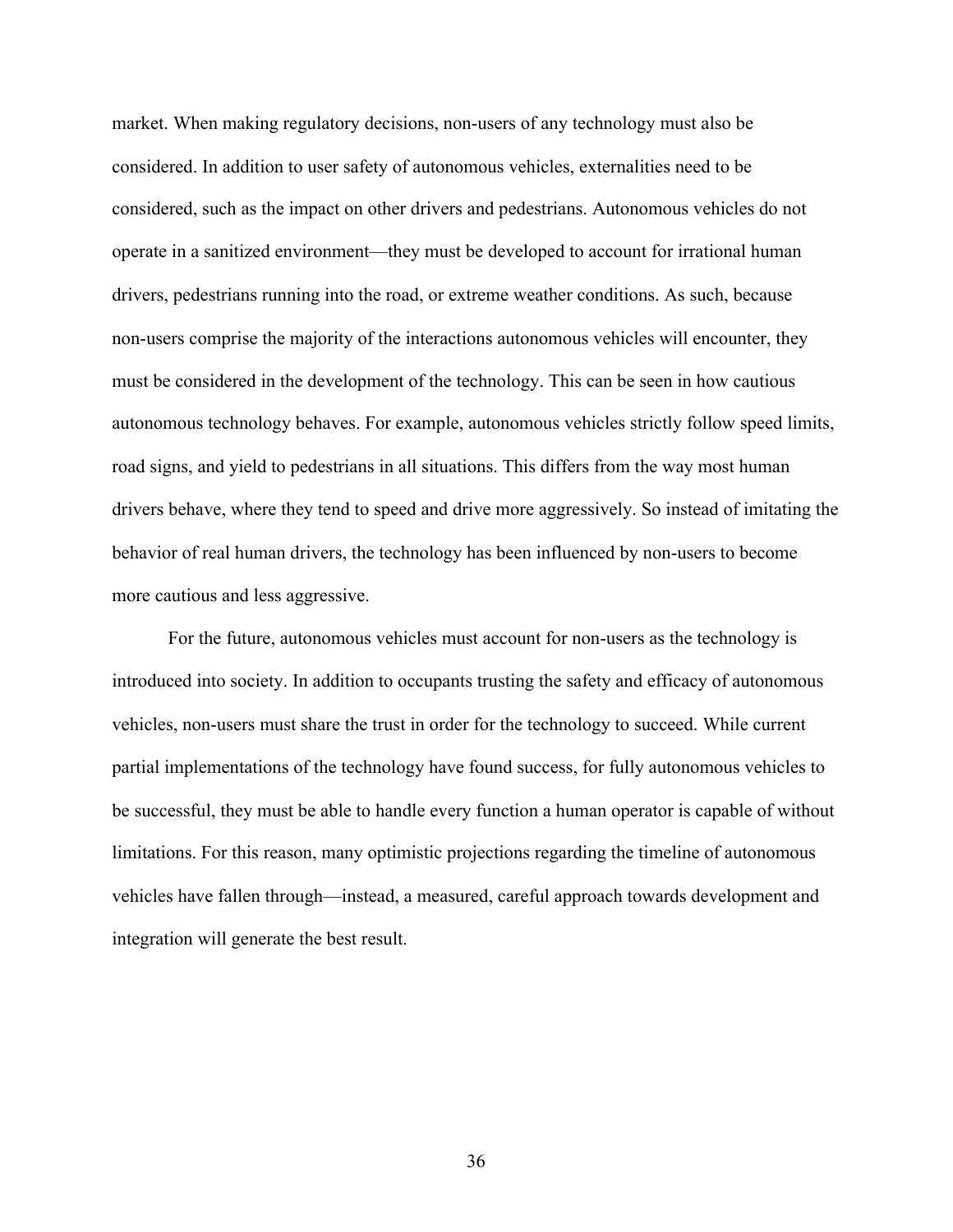## **Conclusion**

With approximately 270 million vehicles on the road in the United States alone and 6 million crashes within the past year, vehicles represent an integral component of American society. From drive-throughs to highways, American culture and society view driving and automobiles as a staple (Humes, 2016). As new technologies emerge such as autonomous vehicles that are set to change this aspect of society, a sociotechnical analysis approach offers the most compelling insights into the history and future development of the technology. As a large technological system, autonomous vehicles are influenced by a vast network of actors besides the direct manufacturers of the technology. From public research institutions, government agencies, component manufacturers, to Silicon Valley, the interconnected sociotechnical network contributes to the development and future path of autonomy. As autonomous vehicles attempt to commercialize and integrate within society, in order to be successful society must view the technology as a positive improvement and trust in the technology. To earn approval and acceptance in society, both the users and non-users of the technology must be considered—without successfully integrating into the lives of both, widespread adoption will never be reached. Furthermore, trust in the technology must be earned through the sociology of science, as engineers must account for the sociological constructs and interpretations of autonomous vehicles. As the development and technology move ahead into the future, the key to success will be integrating this sociotechnical network of autonomous vehicles with the outstanding social constructs of society.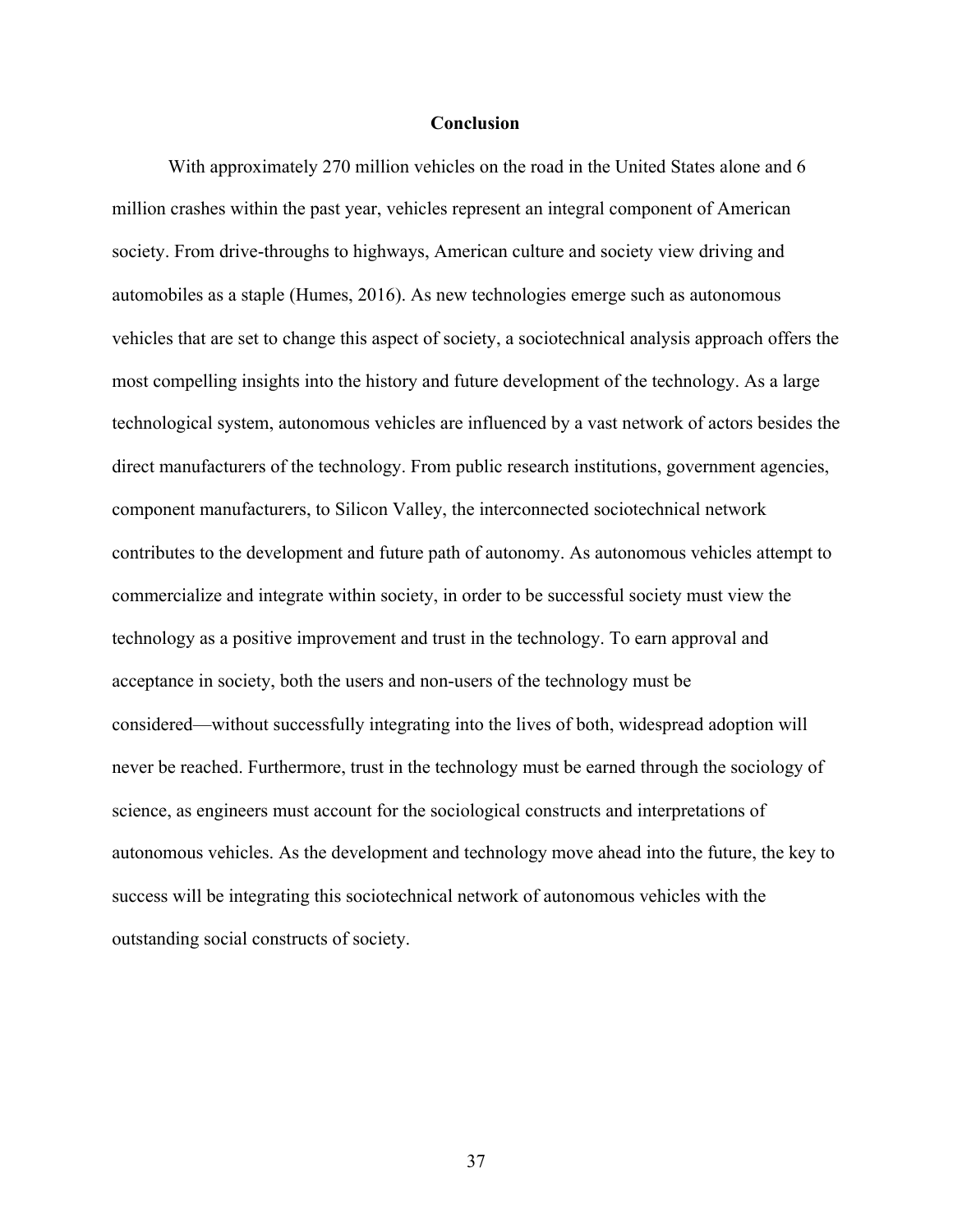## **References**

- *2019 Navigant Autonomous Leaderboard*. Society of Automotive Engineers. (2019, March 13). https://www.sae.org/news/2019/03/2019-navigant-autonomous-leaderboard.
- D'Costa, K. (2013, April 22). Choice, Control, Freedom and Car Ownership. Retrieved from https://blogs.scientificamerican.com/anthropology-in-practice/choice-control-freedom-an d-car-ownership/
- Halterman, R., & Bruch, M. (2010). Velodyne HDL-64E lidar for unmanned surface vehicle obstacle detection. *Unmanned Systems Technology XII*. doi:10.1117/12.850611
- Hawkins, Andrew J. (2020, Oct 5). "Waymo and Cruise Safety Drivers Face a Bleak Choice: Pandemic or Pollution?" *The Verge*, The Verge, from www.theverge.com/2020/10/5/21473719/waymo-cruise-self-driving-car-backup-safety-d river-pandemic-wildfires-california.
- Hughes, Thomas. (1987). "The evolution of large technological systems." The Social Construction of Technological Systems: New Directions in the Sociology and History of Technology. 51-82.
- Humes, E. (2016, April 12). The Absurd Primacy of the Automobile in American Life. Retrieved April 17, 2020, from https://www.theatlantic.com/business/archive/2016/04/absurd-primacy-of-the-car-in-ame rican-life/476346/
- Jasanoff, S. (1992). What Judges Should Know About the Sociology of Science. *Jurimetrics, 32*(3), 345-359.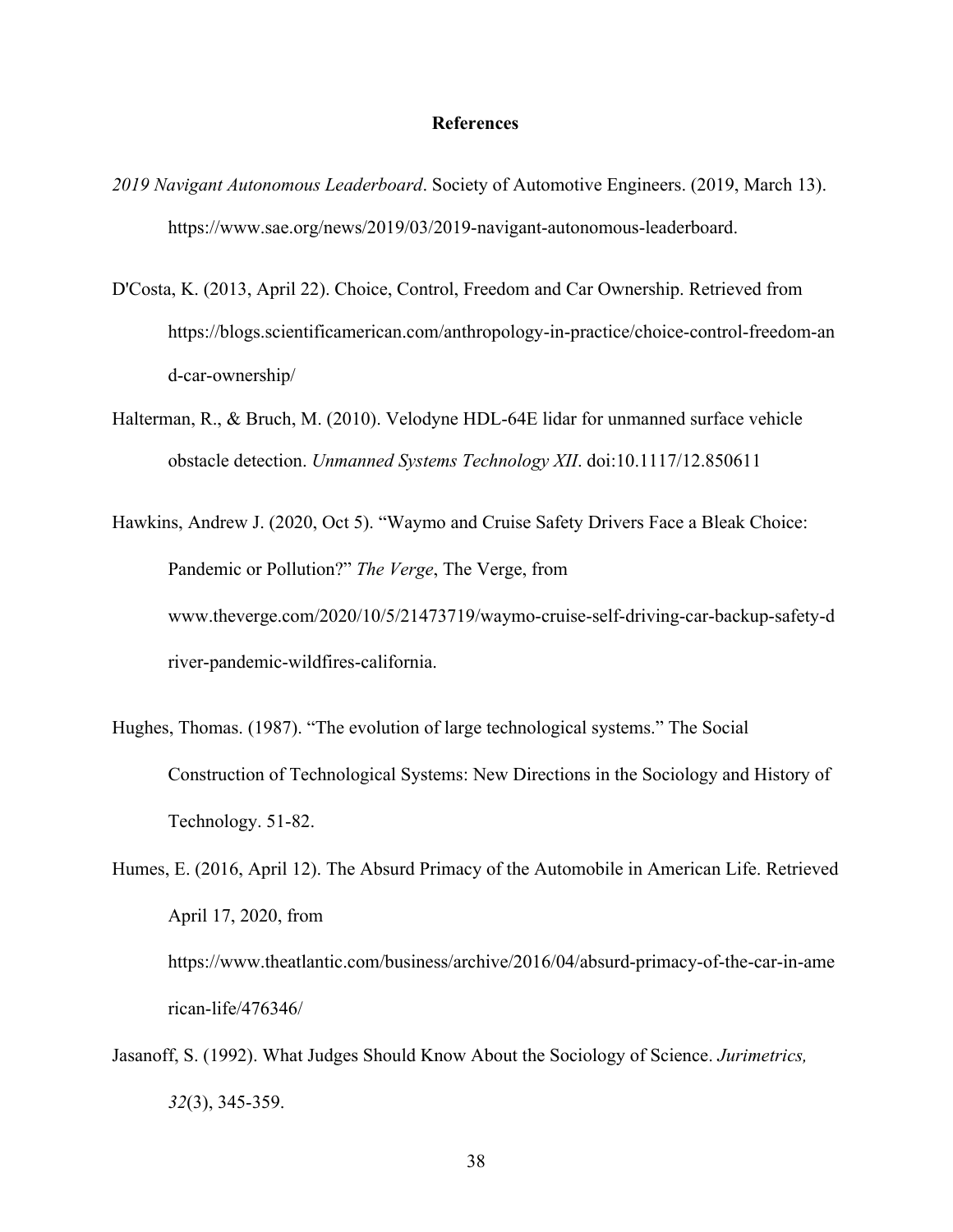Kline, Ronald, and Trevor Pinch. (1996). "Users as Agents of Technological Change: The Social Construction of the Automobile in the Rural United States." Technology and Culture, vol. 37, no. 4.

Lienert, P., & Caspani, M. (2019, April 01). Americans still don't trust self-driving cars, Reuters/Ipsos poll finds. Retrieved April 17, 2020, from https://www.reuters.com/article/us-autos-selfdriving-poll/americans-still-dont-trust-self-d riving-cars-reuters-ipsos-poll-finds-idUSKCN1RD2QS

- Lynberg, Matthew (2020, June 15). "Automated Vehicles for Safety." *NHTSA*, www.nhtsa.gov/technology-innovation/automated-vehicles-safety.
- Oudshoorn, N. E. J., & Pinch, T. (2003). Introduction: How users and non-users matter. In N. E. J. Oudshoorn, & T. Pinch (Eds.), *How users matter. The co-construction of users and technology* (pp. 1-25). Cambridge, Massachusetts: MIT Press.
- "Road Traffic Injuries & Deaths: A Global Problem." (2019, Dec 18). *Centers for Disease Control and Prevention*, Centers for Disease Control and Prevention, www.cdc.gov/injury/features/global-road-safety/index.html.

Stewart, E. (2019, May 17). *Self-driving cars have to be safer than regular cars. The question is how much.* Recode. https://www.vox.com/recode/2019/5/17/18564501/self-driving-car-morals-safety-tesla-w aymo.